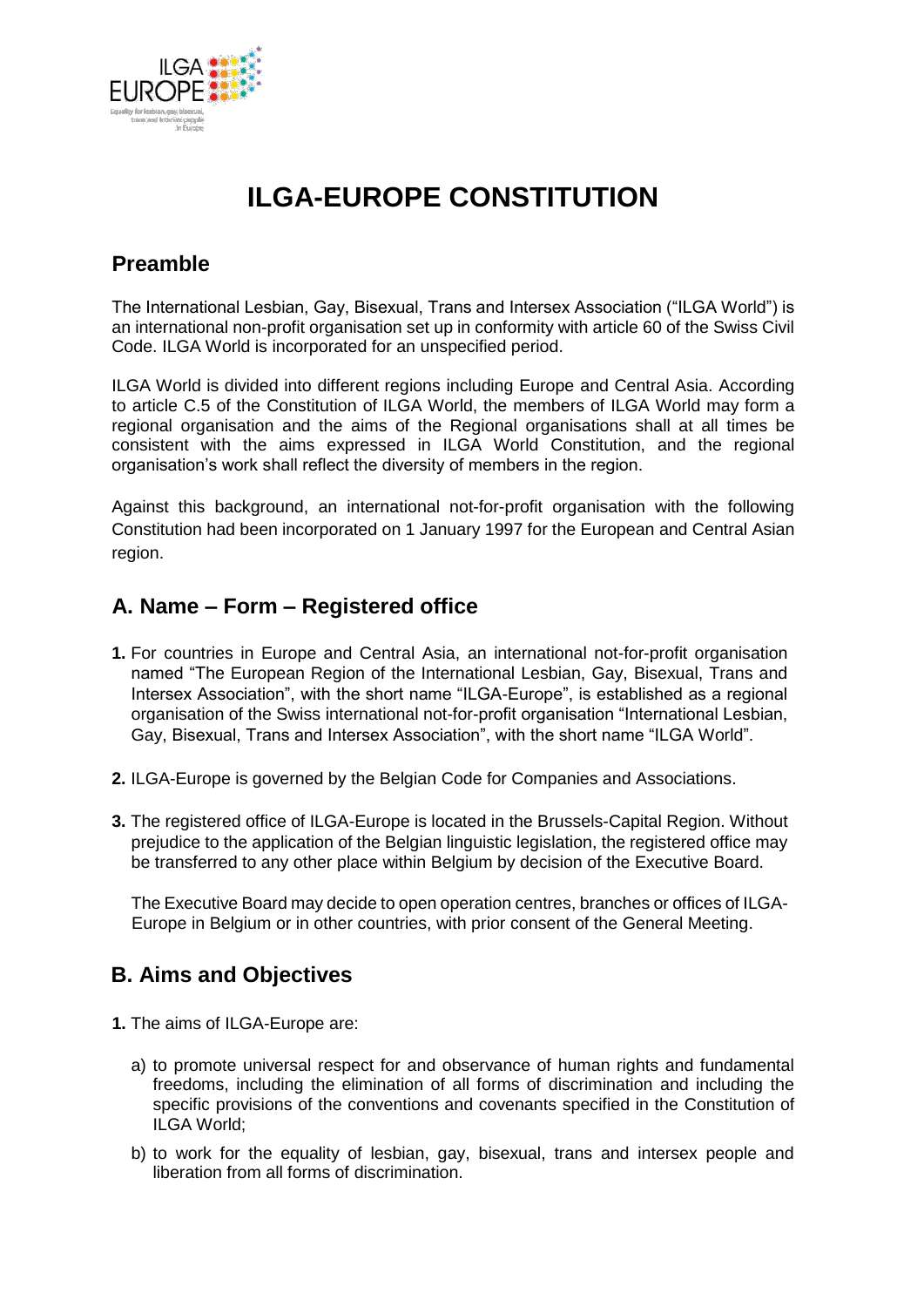

**2.** In order to achieve these aims, the activities of ILGA-Europe will include, inter alia:

- a) advocating for the application of international and European human rights standards and principles without discrimination based on sexual orientation, gender identity, gender expression, and sex characteristics at European and international levels, and for policies and legislations which uphold the rights of lesbian, gay, bisexual, trans and intersex people (hereinafter referred to as "LGBTI people") and advance full equality;
- b) enhancing the capacity of non-governmental organizations to advocate for and to raise awareness about the human rights of LGBTI people at national and/or European level;
- c) providing information about the human rights of LGBTI people and related issues to wide audiences, and facilitating exchange of information among relevant actors;
- d) developing argumentation and providing evidence for the application of human rights standards for LGBTI people in all pertinent areas of public policies at European level;
- e) participating in activities and projects at the global level, as appropriate;
- f) agreeing and implementing European action programmes, possibly jointly with other organisations. For this purpose, ILGA-Europe can use any information and promotional means, organise courses, conferences, seminars, study days.

This list is descriptive and not comprehensive.

**3.** The aims of ILGA-Europe shall at all times be consistent with the aims expressed in the Aims and Objectives parts of the Constitution of ILGA World.

# **C. Membership**

- **1.** ILGA-Europe is composed of Full Members and Associate Members (hereinafter together referred to as "Members"). Only Full Members and Associate Members of ILGA World based in the European and Central Asian region as defined by ILGA World may become Full Members and Associate Members of ILGA-Europe.
	- a) Full Membership is open to:
		- (i) not-for-profit organisations supporting the aims of ILGA and ILGA-Europe and representing LGBTI people, their culture or providing exclusive service to or supporting them;
		- (ii) branches of the not-for-profit organisations mentioned under (i);
		- (iii) not-for-profit groups supporting the aims of ILGA World and ILGA-Europe and representing LGBTI people, but forming part of a larger organisation.

Natural persons are not eligible to Full Membership.

b) Associate Membership is open to any other organisation or association supporting the aims of ILGA World and ILGA-Europe, amongst others, commercial LGBTI organisations, governmental or non-LGBTI voluntary organisations. This enumeration is not limitative.

Natural persons are not eligible to Associate Membership.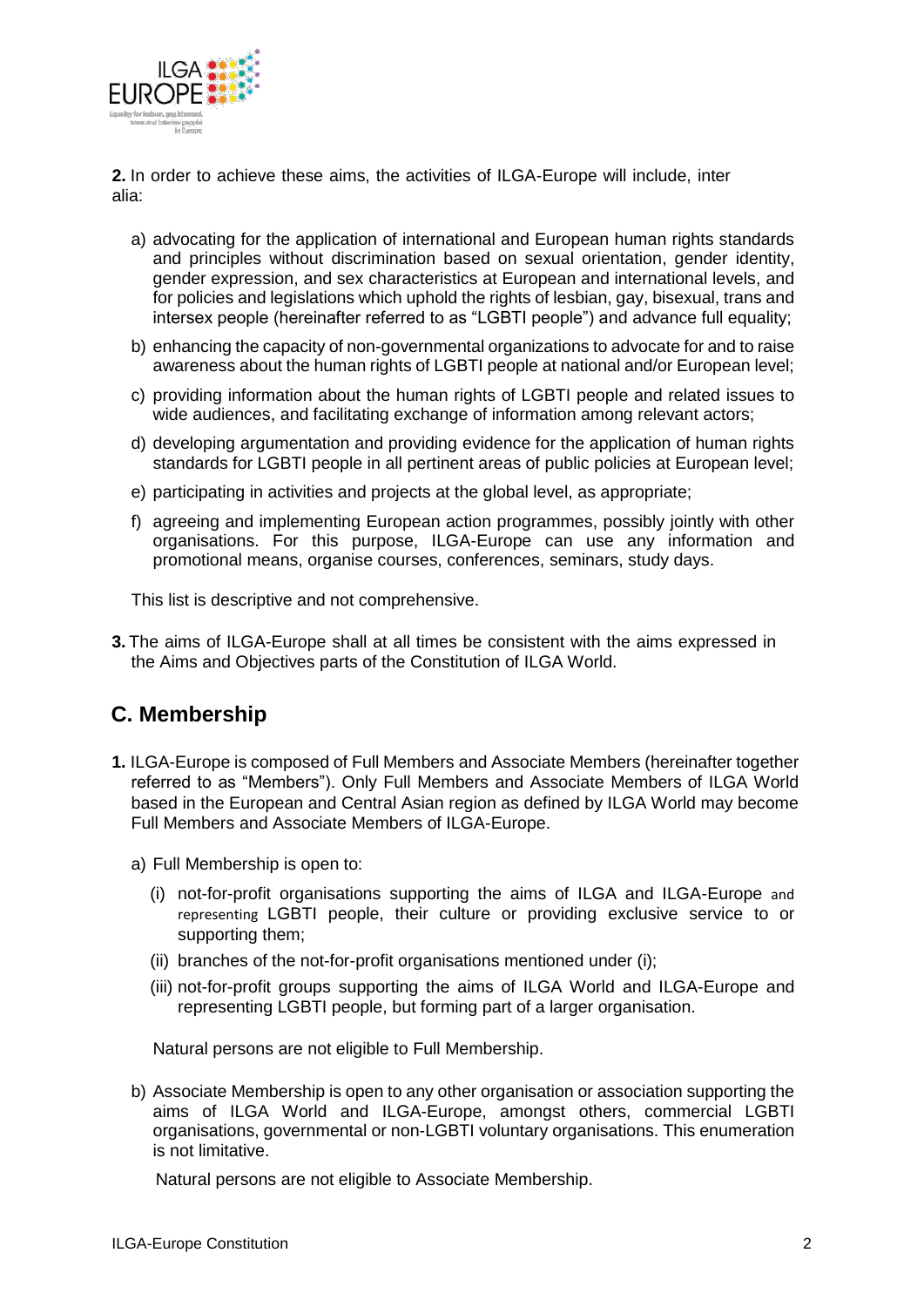

- **2.** All Full Members and Associate Members of ILGA World are automatically Full Members and Associate Members of ILGA-Europe, if they are based in the European and Central Asian region as defined by ILGA World.
- **3.** Members shall at all times have the same membership status in ILGA-Europe as in ILGA World itself.

#### **4. Admission**

- a) Each applicant for Membership of ILGA-Europe has to fulfil the application formalities and procedure for Membership of ILGA World stipulated by ILGA World:
	- (i) An applicant for any category of Membership of ILGA World must apply (a) apply in writing to the Administrative Office of ILGA World; (b) agree in writing with the aims of ILGA World and (c) provide a description of itself, its aims and the composition of its membership, target group and structure.
	- (ii) Applications for Full or Associate Membership which are in conformity with the aims and objectives stipulated in the ILGA World Constitution and the ILGA-Europe Constitution shall be accepted by the ILGA World Executive Board. The ILGA World Executive Board can delegate the acceptance of new members in a region to a regional structure set up in accordance with the ILGA World Constitution.
- b) Further provisions on the application formalities and procedure may be adopted in the Internal Rules.

#### **5. Rights and duties**

a) Full Members have all Full Membership rights including the right to attend and to vote at the General Meeting of the European and Central Asia Region ("General Meeting") according to the provisions of the present Constitution.

Full Membership also includes amongst others the right:

- (i) to send delegates to the General Meeting;
- (ii) to discuss and determine the strategy, the priorities and the policy of ILGA-Europe;
- (iii) to submit nominations for candidates to the Executive Board and for the Regional Representatives on the ILGA World Executive Board;
- (iv) to submit proposals and amendments to be dealt with at the General Meeting in accordance with the Standing Orders;
- (v) to propose amendments of the present Constitution;
- (vi) to use ILGA-Europe as source of information and a platform of contact with other Members.

Full Membership requires (duties):

(vii) to pay an annual membership fee if resolved upon and determined by the ILGA World Conference.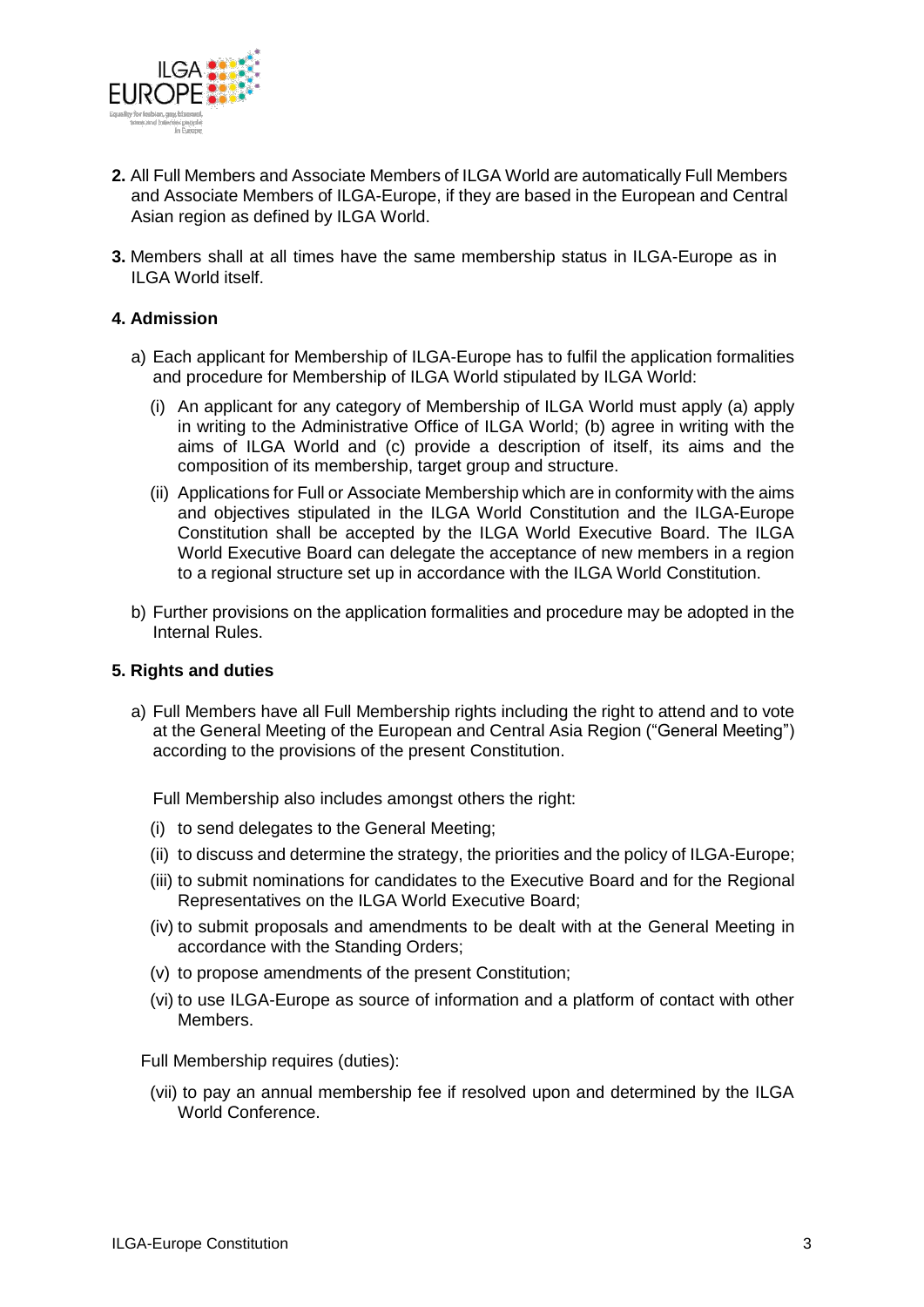

b) Associate Members have no voting right at the General Meeting and are not eligible for a position in the Executive Board.

Associate Membership includes amongst others the right:

- (i) to attend the General Meeting with a right to speak, but without voting right;
- (ii) to be allowed to participate in roundtables, workshops, working groups meetings and other activities organized by ILGA-Europe for its Members;
- (iii) to use ILGA-Europe as source of information and a platform of contact with other Members.

Associate Membership requires (duties):

(iv) to pay an annual membership contribution if resolved upon and determined by the ILGA World Conference.

#### **6. End of Membership**

- a) Membership in ILGA-Europe's different Membership categories ends (i) by resignation or exclusion in accordance with the rules and procedures set out by ILGA World or (ii) by dissolution of ILGA-Europe.
- b) Any Member is entitled to withdraw its Membership by giving written notice to the Administrative Office of ILGA World, explaining that the Member would like to withdraw its membership from ILGA World – and consequently ILGA-Europe. Such resignation should happen in accordance with the rules and procedures set out by ILGA World.
- c) The suspension or exclusion of any Member of ILGA-Europe may be recommended by the ILGA-Europe Executive Board to the ILGA World Executive Board and ILGA World Conference:
	- (i) if it ceases to satisfy the Membership criteria provided for in article C.1 of the present Constitution;
	- (ii) in case of serious breach by that Member of the provisions of the regulations, decisions or Constitution of ILGA World or ILGA-Europe;
	- (iii) if its conduct is contrary to the aims of and harming ILGA World or ILGA-Europe implying that ILGA-Europe cannot reasonably be asked to let the Membership continue.

The Member proposed for suspension or expulsion will be informed about the reasons for the proposed suspension or expulsion and shall have the opportunity to present its defence and to communicate its position about the envisaged suspension or exclusion either by oral or written statement to the Executive Board, Ethics Committee and other relevant bodies of ILGA World.

The decision on the suspension or exclusion of the concerned Member shall be taken in accordance with the rules and procedures set out by ILGA World.

d) The Member whose Membership ended shall not be entitled to claim any reimbursement of its membership fees or contributions, nor any compensation, unless accepted by the ILGA World Executive Board.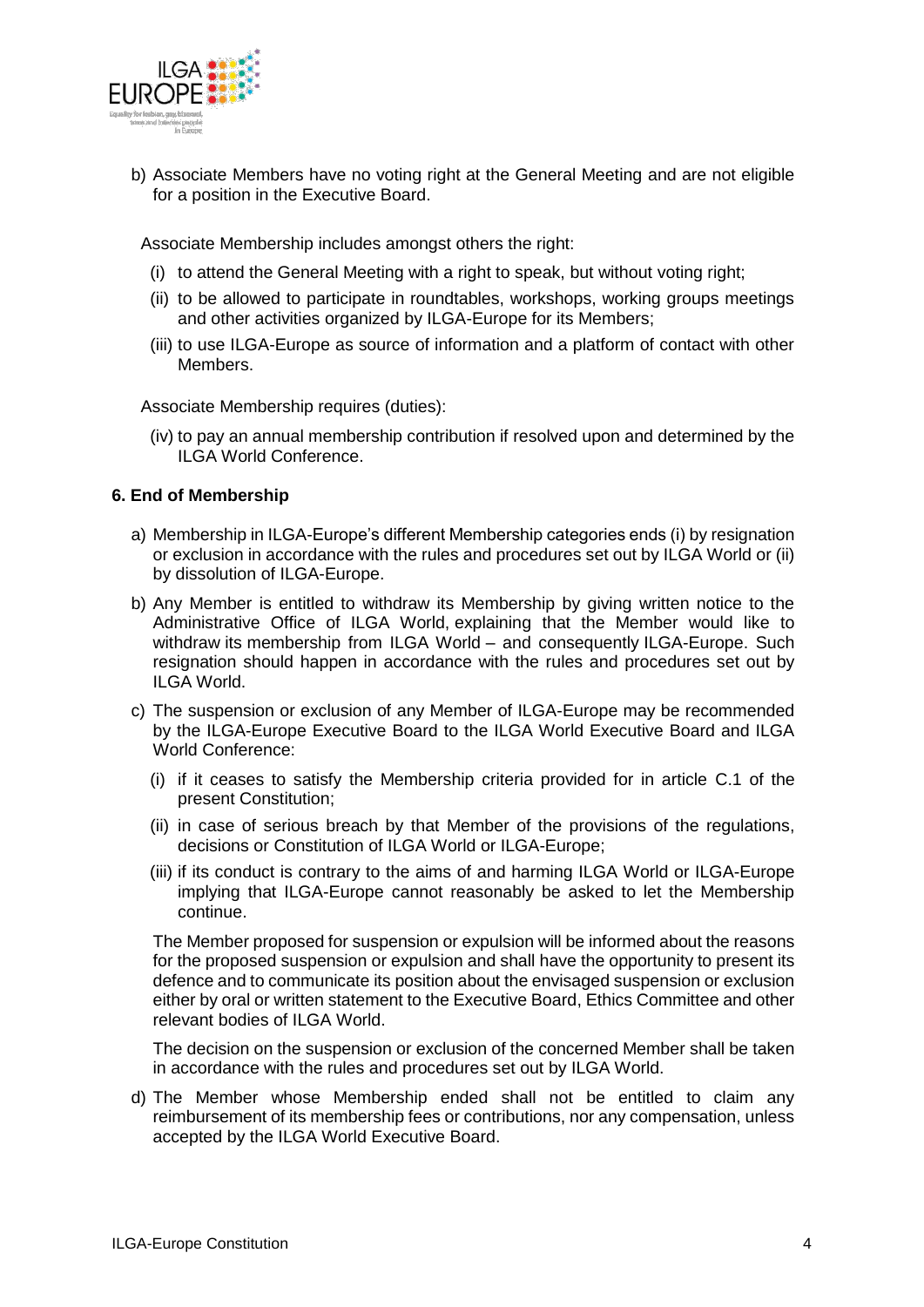

#### **7. Contribution fees**

- a) Members shall pay annual contribution fees if resolved upon and determined by the ILGA World Conference, in accordance with the provisions of the ILGA World Constitution.
- b) The contribution fees are for one (1) year, and align with the calendar year. The General Meeting of the European and Central Asia Region may also decide on additional voluntary contributions in order to warrant the continuity of ILGA-Europe.

Any Member may further contribute to the finances of the association to the extent the Member judges appropriate.

Further contributions do not entail any further voting rights.

### **D. The General Meeting of the European and Central Asia Region**

**1.** The General Meeting of the European and Central Asia Region is the highest body of ILGA-Europe. It has the fullest powers to achieve its aims and determines the general policy of ILGA-Europe within the framework of the present Constitution.

The General Meeting shall, in particular, have exclusive power:

- a) to elect or dismiss the Executive Board members;
- b) to appoint and dismiss the statutory auditor, as well as to determine its remuneration;
- c) to elect the Regional Representatives on the ILGA World Executive Board;
- d) to approve the budget of the following financial year and the annual accounts of the previous financial year of ILGA-Europe and as the case may be, the statutory auditor's report;
- e) to recommend changes to the financial policies and practices of ILGA-Europe;
- f) to vote on the discharge of the members of the Executive Board and the statutory auditor for the exercise of their mandate;
- g) to amend the Constitution;
- h) to adopt and amend the Standing Orders of ILGA-Europe; and
- i) to dissolve ILGA-Europe.
- **2.** The General Meeting is composed of all Full Members. Each Full Member may designate two (2) delegates to represent it at the General Meeting. Only delegates from Full Members have a voting right. Further provisions regarding the designation and the role of the Full Members' delegates may be adopted in the Standing Orders.

Beside the Full Member delegates, other Full Member representatives and participants or Associate Member representatives of the European and Central Asian region may attend the General Meeting with the right to speak, but without voting right.

The host organisation and the Executive Board can invite external observers to attend the General Meeting. External observers have no voting right.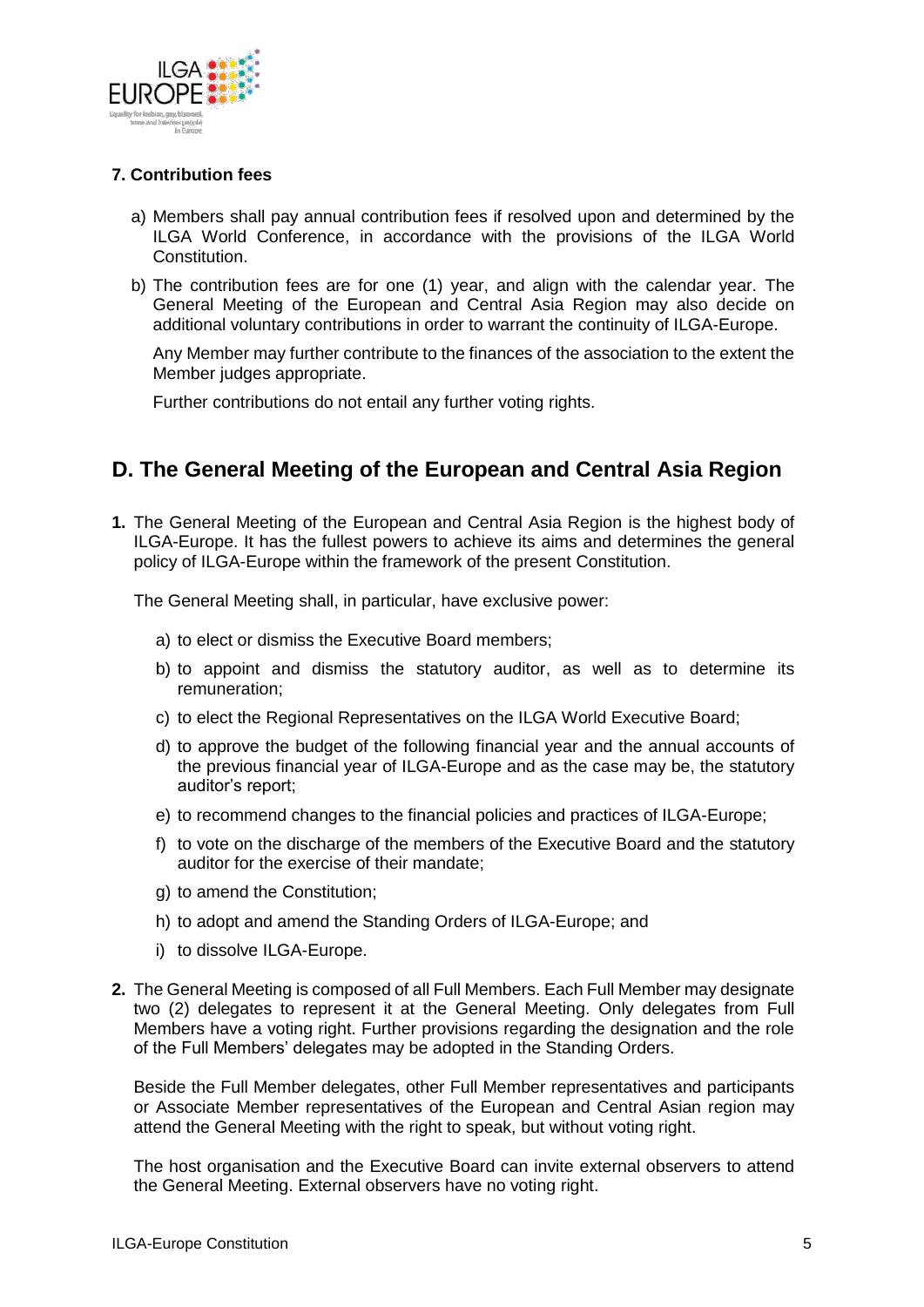

**3.** The General Meeting shall be convened at least once a year, within six months as from the closing of the last financial year, for the purpose of approving the annual accounts. The General Meeting is convened by the Co-Chairs of the Executive Board jointly upon decision of the Executive Board by electronic means or letter at least three (3) weeks before the date of the meeting. In accordance with the Standing Orders, this convening notice shall include time, place and the final agenda as well as the documents to be discussed at the General Meeting.

Full Members and the Executive Board can submit proposals, amendments to proposals and other appropriate business to be dealt with at the General Meeting in accordance with the provisions of the Standing Orders.

Further provisions regarding the determination of the time and place, the timetable of the General Meeting, the procedure prior to the General Meeting, the publication of the Preliminary Agenda and the Final Agenda may be detailed in the Standing Orders.

The General Meeting may be held physically, by video-conference, web-conference, conference call or by any other means permitted by law. Any Full Member is authorised to take part in the deliberations of the General Meeting and to express their vote by any means of telecommunication, whether oral or digital, intended to organise conferences between different participants who are geographically distant and which allows them to communicate simultaneously with each other.

- **4.** The General Meeting is chaired by the Chairing Pool whose composition and functions are set out in the Standing Orders.
- **5.** The main discussions on the agenda items shall take place in workshops which may recommend the approval or rejection of a proposal and/or amendment, or may recommend an adoption subject to specified changes to the plenary session of the General Meeting.

Decisions of the General Meeting are only taken during the General Meeting plenary sessions. The following proposals can be put forward to plenary sessions:

- a) proposals and amendments submitted by the Executive Board or by a Full Member;
- b) declarations or resolutions from a workshop of the General Meeting.

Further provisions regarding the conduct of the workshops and the plenary session may be stipulated in the Standing Orders.

**6.** Each Full Member shall have two (2) votes in the decisions of the General Meeting, provided the Full Member has paid the annual Membership fee to ILGA World, in line with the provisions of the ILGA World Constitution.

If a Full Member does not pay the annual Membership fee to ILGA within three (3) months after being given notice that the fee is due, the Full Member may not exercise the voting rights of a Full Member as set out in the present Constitution until such time as any outstanding fees have been paid.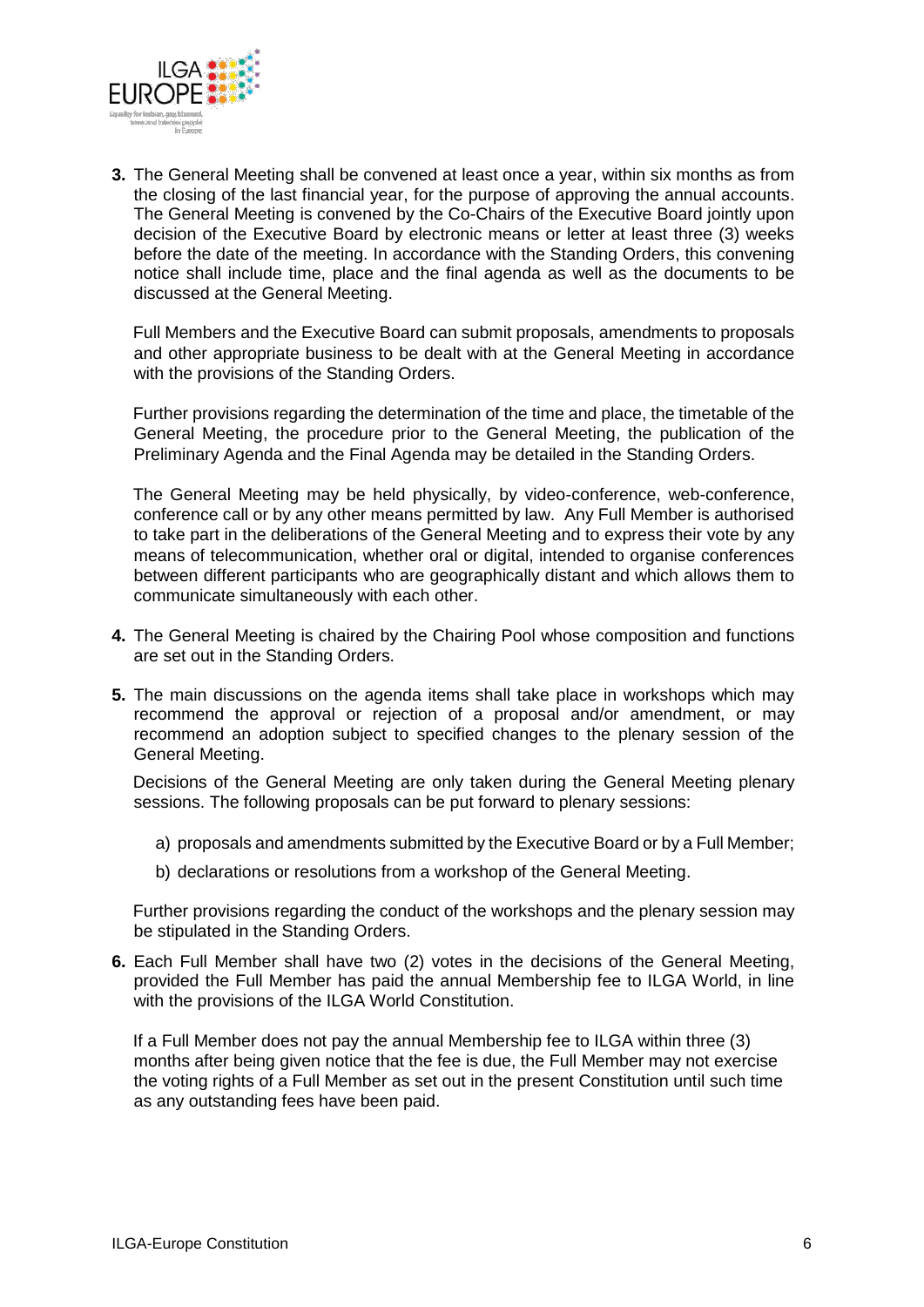

**7.** Any Full Member may be represented at the General by another Full Member's delegate or participant attending the General Meeting by proxy.

However, a Full Member's delegate or participant attending the General Meeting may hold a maximum of four (4) proxies for other Full Members.

- **8.** Election to any position in ILGA-Europe requires a candidate who must receive at least twenty (20) % of the votes cast.
- **9.** Whenever possible, resolutions of the General Meeting should be taken by consensus. If no consensus can be reached and unless the present Constitution or Belgian law require another majority, resolutions will be taken by a simple majority of the votes of the Full Members present or represented. Abstentions, blank or invalid votes do not count for obtaining the majority.
- **10.** Vote shall be done by show of voting cards or by secret ballot or by means intended for remote and electronic voting. Voting by secret ballot takes place for the election of the Executive Board members, Regional Representatives on the ILGA World Executive Board and for any other purposes in accordance with provisions in the Standing Orders.

When appropriate, Full Members may vote in advance of the General Meeting by means intended for remote and electronic voting and enabling ILGA-Europe to control the identity and eligibility of the Full Members who participate remotely.

A Full Member not participating physically, by video-conference, web-conference or conference call, not represented by proxy or who did not vote in advance of the General Meeting shall be considered as not having participated in the ballot.

Further provisions on the voting rights, the voting proceedings within the General Meeting may stipulated in the Standing Orders.

- **11.** An extraordinary General Meeting shall be convened by the Executive Board
	- a) if decided by a previous General Meeting; or
	- b) upon request of thirty-three (33) % of the Full Members from at least twelve (12) different countries of the European region; or
	- c) if the Executive Board considers that it is in the interest of ILGA-Europe for such a conference to be held.

The convening notice for an extraordinary General Meeting shall be sent in compliance with article D.3. The Extraordinary General Meeting may not resolve upon issues which have not been notified on the agenda.

An extraordinary General Meeting shall only be deemed validly constituted and has the quorum to resolve if at least fifteen (15) % of the Full Members from at least twelve (12) different countries of the European Region are present or represented.

In all other respects, the provisions of the present Constitution and the Standing Orders shall apply to the extraordinary General Meeting accordingly.

**12.** The minutes of the General Meeting including a record of all resolutions of the General Meeting shall be drawn up under the responsibility of the Chairing Pool.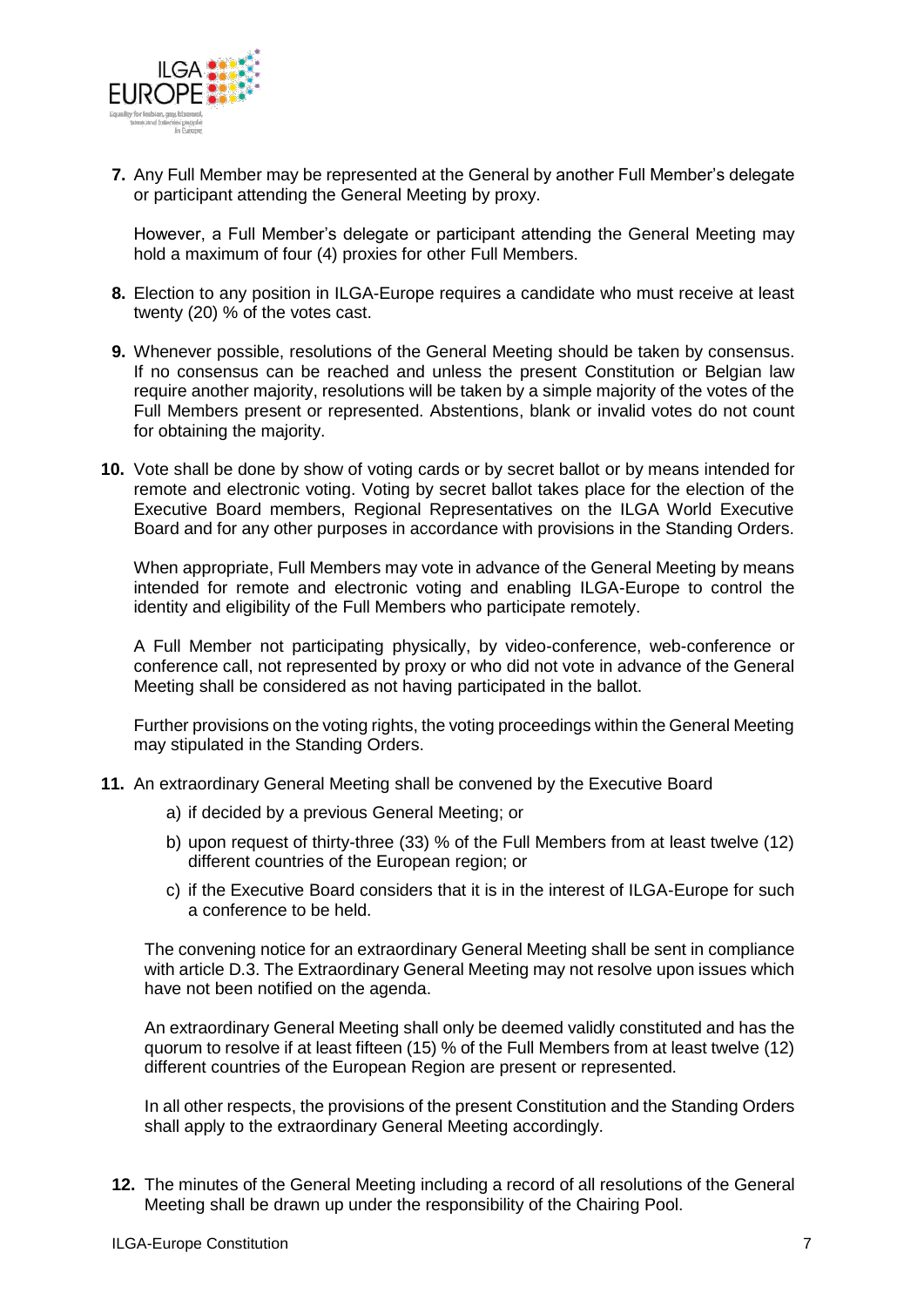

The minutes shall be published on ILGA-Europe's website.

# **E. The Executive Board**

**1.** ILGA-Europe is administrated by a collegial management body, referred as the "Executive Board". The Executive Board is usually composed of ten (10) representatives of the Full Members, of whom at least four (4) shall be members who identify as women, elected by the General Meeting of the European and Central Asia for a period of two (2) years. The minimum number of the Executive Board members shall be three (3).

Unless specifically decided otherwise by the General Meeting, the term of office of the Executive Board members starts at the end of the meeting of the General at which they are elected and ends at the fourth ordinary General Meeting after their election. Each Executive Board member is eligible for re-election.

Further provisions regarding candidatures, selecting candidatures and election for an Executive Board position as well as the filling of Executive Board vacancies are specified in the Standing Orders.

- **2.** The tenure of an Executive Board member ends by (i) the expiration of its term, (ii) the resignation, (iii) the revocation by the General Meeting, legal disqualification or death. Any member of the Executive Board may resign by simple notification to the Executive Board. In the event of a vacancy among the Executive Board members due to resignation, revocation or any other cause, the first reserve Board member who has received most votes and secures that the provision in section E1 is fulfilled shall take their place on the Executive Board until the next General Meeting.
- **3.** Unless specifically decided otherwise by the General Meeting, the mandate of an Executive Board member is not remunerated.
- **4.** At its first Executive Board meeting after each ordinary General Meeting, the Executive Board may elect within its members, for a term of one (1) year, two (2) Co-Chairs, of whom at least one (1) shall identify as a woman, two (2) Co-Secretaries and a Treasurer. At least two (2) of these five (5) positions will be filled by a person who identifies as a woman. Other Executive Board positions can be created as deemed necessary upon the Executive Board's decision.

In the fulfilment of its tasks, the Executive Board will be assisted by a Secretariat directed by the Executive Director and other supporting staff. The Executive Director and the staff may attend the meetings of ILGA-Europe organs and support the organisation of such meetings.

The Executive Board shall set up its own order of business and determine its own timetable for meetings in order to carry out its functions. Detailed functions of the Executive Board members may be provided for in the Governance Manual.

**5.** The Executive Board has all the power of management and administration of ILGA-Europe in accordance with the applicable laws, the present Constitution and the policies laid down by the General Meeting. The major duties of the Executive Board include, but are not limited to the following: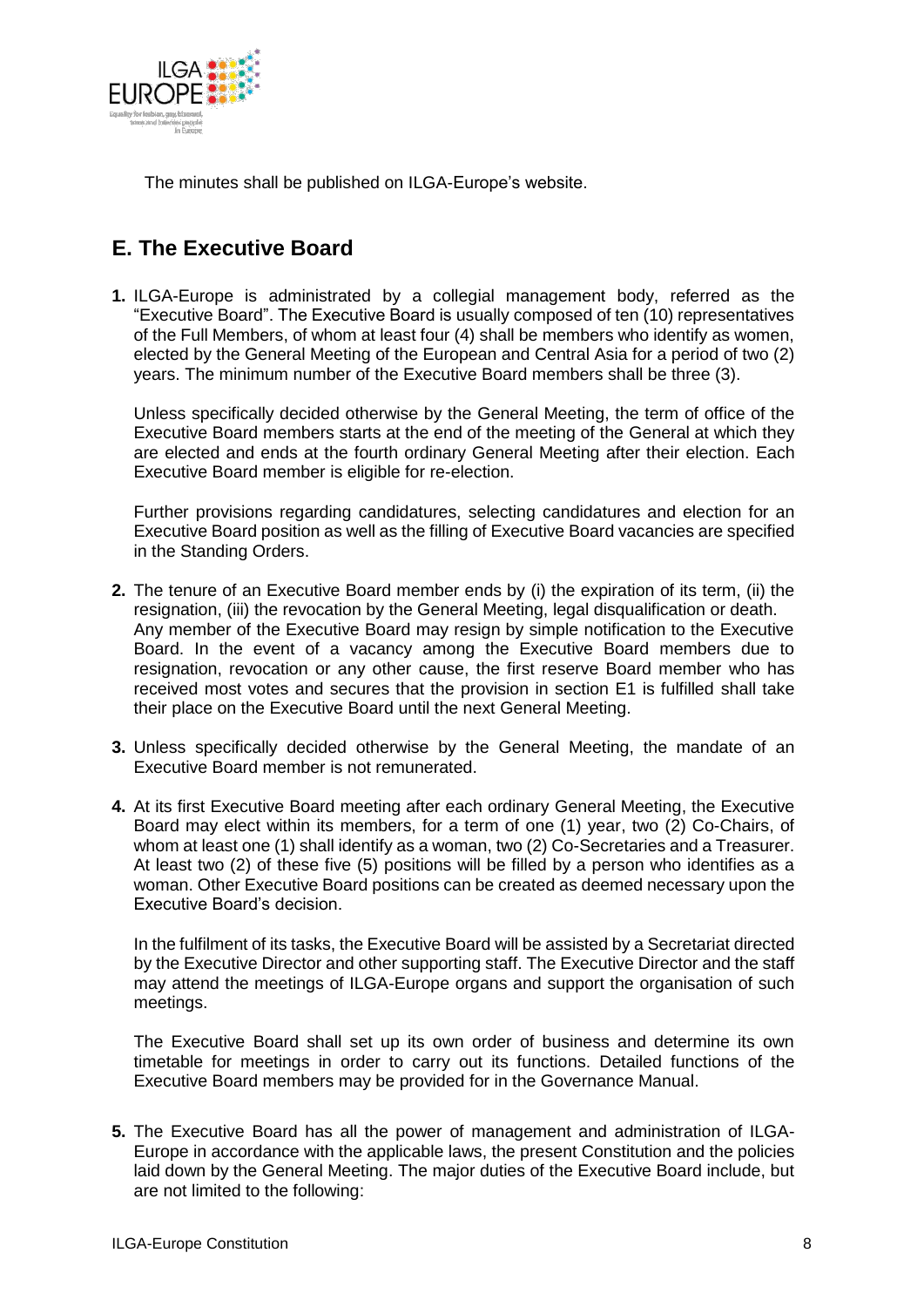

- a) to provide overall direction to the ILGA-Europe in line with ILGA-Europe's vision, mission and values;
- b) to oversee the implementation and evaluation of ILGA-Europe's strategic plan and annual work program by the Executive Director and the Secretariat;
- c) to supervise the management of the Secretariat directed by the Executive Director;
- d) to report on the activities of ILGA-Europe to the General Meeting and on the work of the European and Central Asia Region to the ILGA World Conference;
- e) in respect of the financial policy of ILGA-Europe:
	- (i) to ensure that accurate accounts are kept regarding the capital, the income and expenditure of ILGA-Europe in due fulfilment of accounting requirements;
	- (ii) to prepare and to submit the annual accounts of the previous financial year to the General Meeting for approval;
	- (iii) to prepare and to submit a financial report including the audited annual accounts and any statutory auditor's opinion to the General Meeting;
	- (iv) to prepare and to submit an annual budget for the following financial year to the General Meeting for approval;
- f) to recommend the exclusion of a Member of ILGA-Europe to the ILGA Executive Board and ILGA World Conference in the cases stipulated under article C.6.c) of the present Constitution;
- g) to appoint and discharge the staff and other service providers;
- h) to act on behalf of ILGA-Europe where necessary and undertake other functions for every purpose falling within the aims and objectives of ILGA-Europe.
- **6.** The Executive Board can delegate the day-to-day management of ILGA-Europe, as well as the representation of ILGA-Europe with regard to that management, to one or more persons, whether or not Executive Board member, or Executive Director.

If there are several general delegations of power with respect to day-to-day management, the Executive Board determines the respective powers and specifies whether the persons charged with the day-to-day management act alone, jointly or collegially.

The Executive Board can also delegate special powers to one or more persons of its choice. The Executive Board determines the powers, duties and fixed or variable remuneration of the persons to whom it delegates powers.

The Executive Board is entitled to terminate the mandate of the persons charged with the day-to-day management at any time, with immediate effect and without cause. It may also revoke at any time, with immediate effect and without cause, all special powers granted to special proxy holders.

Further provisions regarding the delegation of management or representation powers may be specified in the Internal Rules or the Governance Manual.

**7.** The Executive Board may create committees when it deems it necessary in order to delegate some of its powers or the execution of any of its resolutions. It shall determine the term for which the committee is set up. The Executive Board may dissolve or alter its mandate at any time.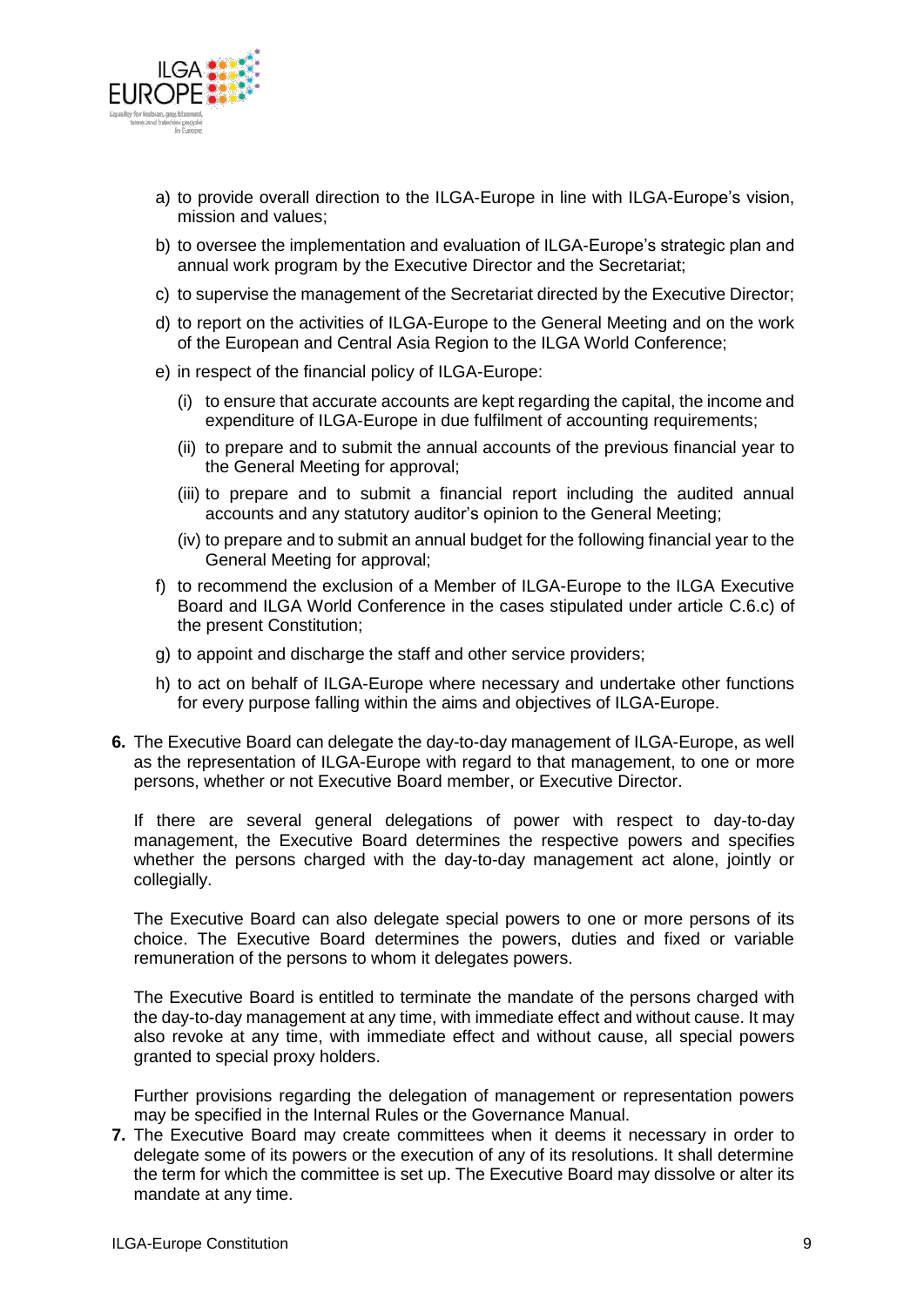

The Executive Board can determine internal rules for each committee. The convocation rules, the decision-making rules, the appointment, resignation and revocation of the members of the committee, the term of their mandates, shall be set by the Executive Board in the internal rules of each committee.

**8.** The Executive Board meets as often as it deems necessary, but at least two (2) Executive Board meetings shall be held per year.

The invitation to the Executive Board meeting shall be sent by the Co-Chairs jointly to every Executive Board member by email or by any other means of communication providing a first draft agenda, the time and place of the meeting as well as the supporting documents.

The meetings of the Executive Board may be held in person and/or by video-conference, web-conference, conference call, or by any other means of telecommunication, without prejudice to the possibility to take decisions in writing.

Any Executive Board member is expected to take part in the deliberations of the Executive Board and to express their vote by any means of telecommunication, whether oral or digital, intended to organise conferences between different participants who are geographically distant and which allows them to communicate simultaneously with each other.

Each Executive Board member shall have one (1) vote. The Executive Board is a collegial organ and shall take its decision by consensus, and when consensus is not reached, by a simple majority of the votes of the Executive Board members present or represented, without taking into account abstentions and blank votes.

**9.** Executive Board decisions shall be recorded in writing as minutes. The minutes of the Executive Board meeting shall be signed by the Co-Chairs and kept in a register where it is made available to the Members for consultation.

Further provisions regarding the decision-making process within the Executive Board may be laid down in the Governance Manual.

#### **F. Representation of ILGA-Europe**

Without prejudice to article E.6, ILGA-Europe is validly represented vis-à-vis third parties in all acts, as well as in court (i) by the Executive Board or (ii) by two members of the Executive Board acting jointly or (iii) by the Executive Director acting alone, or in their absence or unavailability by the staff member who is deputized by the Executive Director or (iv) within the limits of the day-to-day management, by a person charged with the day-to-day management acting alone or (v) by special proxy holders within the limits of their mandate.

### **G. Regional Representatives on the ILGA World Executive Board**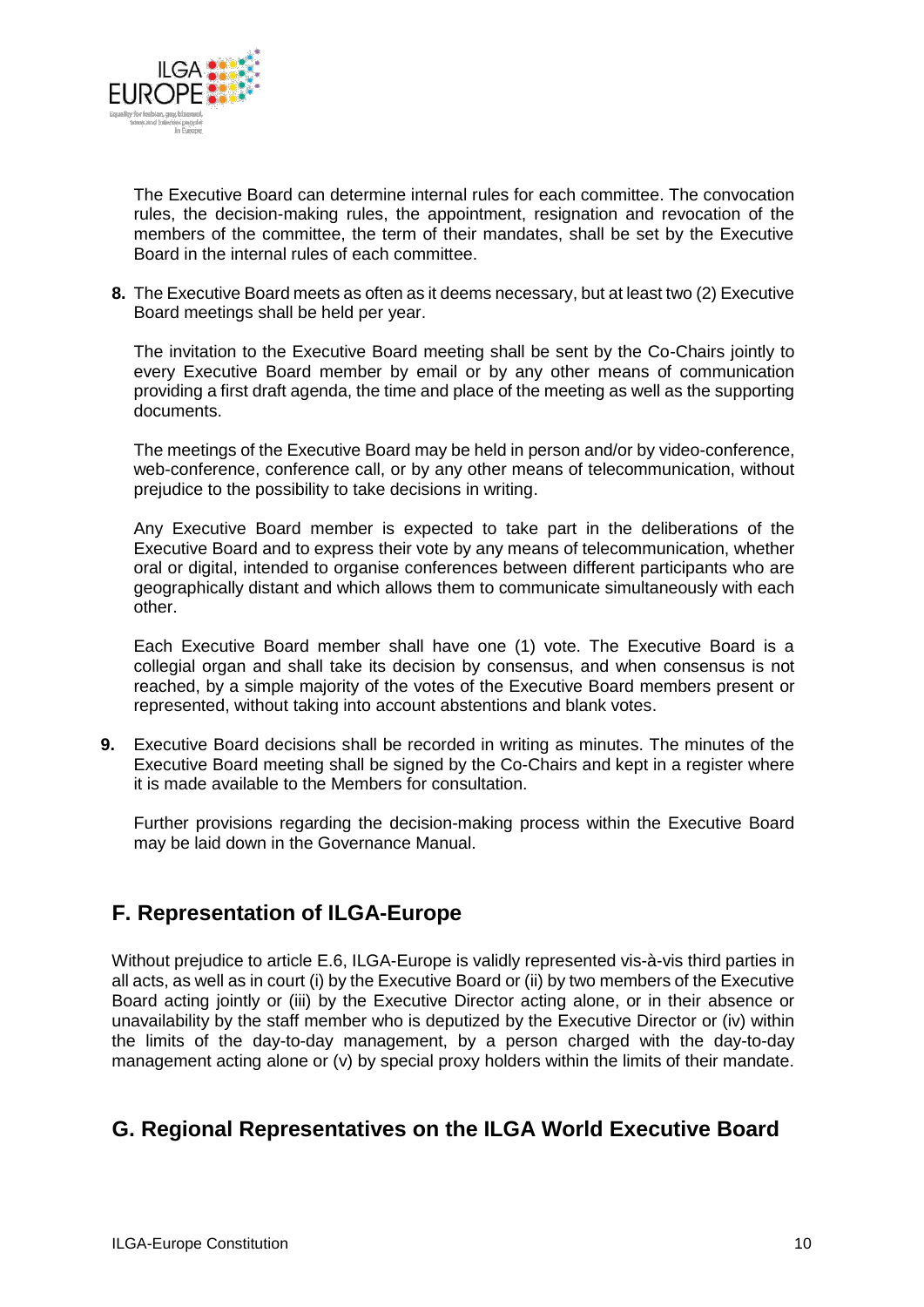

- **1.** The General Meeting of the and Central Asia Region shall elect two (2) representatives and their alternates to the Executive Board of ILGA World in accordance with the Constitution of ILGA World and the provisions stipulated in the Standing Orders.
- **2.** The term of office of the Regional Representatives on the ILGA World Executive Board starts at the end of the General Meeting which they are elected and ends at the following election of Regional Representatives taking place every two years at the General Meeting.

### **H. Finances**

- **1.** The financial year of ILGA-Europe starts on the 1 January and ends on 31 December of each year.
- **2.** ILGA-Europe shall secure its financing by:
	- a) membership fees or contributions from the Members, if resolved upon and determined by the ILGA World Conference;
	- b) grants;
	- c) subsidies and donations;
	- d) sponsorships;
	- e) any other legally acceptable sources.
- **3.** On the closing date of the financial year, the Executive Board draws up the annual accounts in accordance with the applicable legal provisions. The Executive Board also draws up a budget proposal for the following financial year.

The Executive Board shall submit the annual accounts for the previous financial year and the budget proposal for the following financial year to the General Meeting.

**4.** The control of the financial situation, the annual accounts and the regularity of the transactions to be reported in the annual accounts shall, if necessary, in accordance with the criteria laid down in the Companies and Associations Code, be conferred to one or more statutory auditor(s), appointed for three (3) years and eligible for reappointment.

### **I. Amendment of the Constitution**

**1.** Proposals for amending the present Constitution may emanate from Full Members or the Executive Board and can only be dealt with at a General Meeting of the European and Central Asia Region.

The convening notice to the General Meeting which resolves on such proposals must be brought to the attention of the Full Members by the Executive Board at least twelve (12) weeks before the meeting and must include the text of the proposal.

**2.** Unless otherwise foreseen by law, an amendment of the present Constitution requires a majority of seventy-five (75) % of the votes cast for and against. Abstentions, blank or invalid votes do not count for obtaining the majority.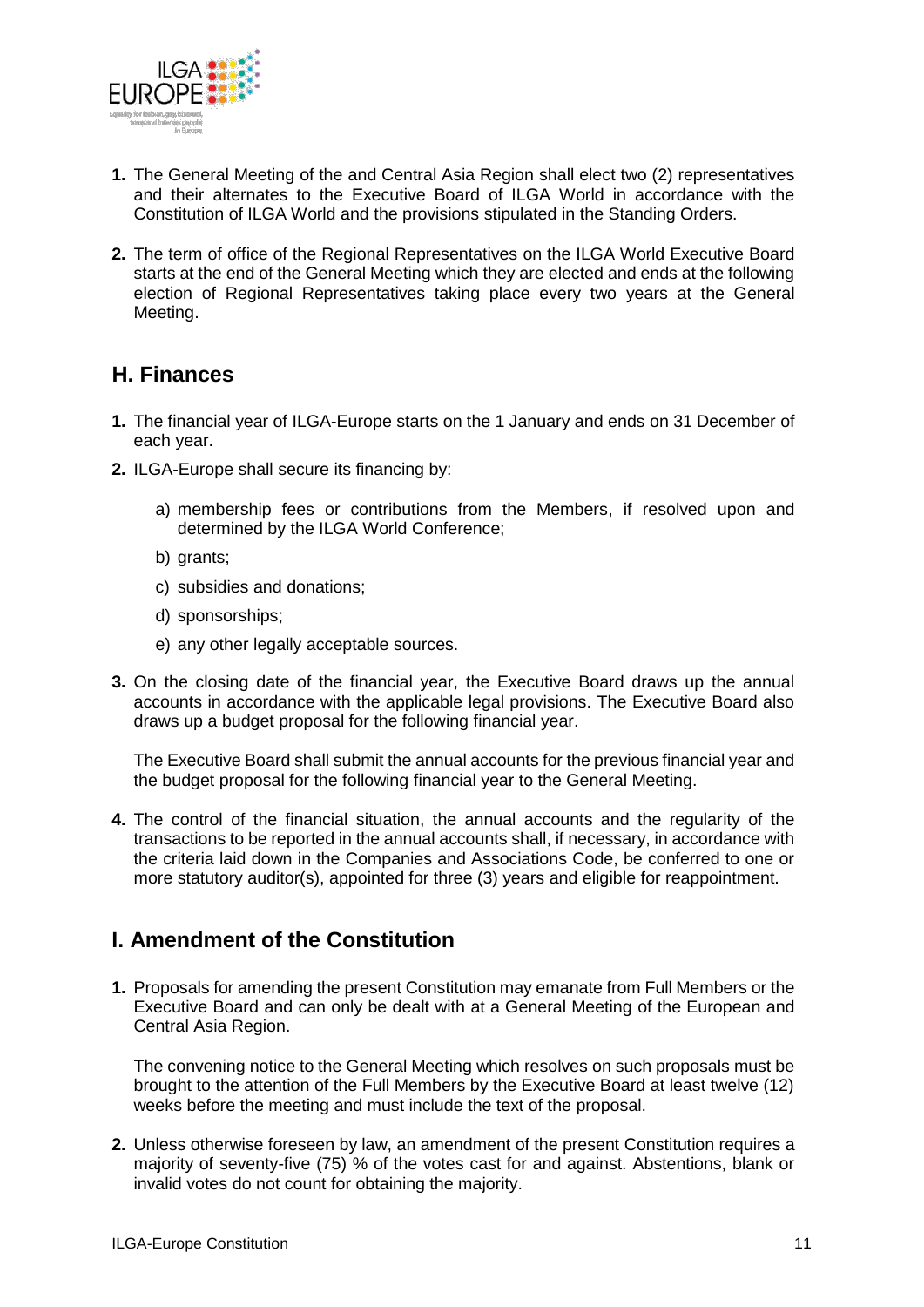

**3.** If required by law, an amendment of the present Constitution shall be approved by Royal Decree and/or shall be recorded by notarial deed. The date on which the amendment of the present Constitution enters into force shall be determined by resolution of the General Meeting, subject to any additional requirements imposed by applicable law.

# **J. Term – Dissolution**

- **1.** ILGA-Europe is incorporated for an unlimited term.
- **2.** The dissolution of ILGA-Europe can be decided by the General Meeting in accordance with the applicable law and the rules in article J.
- **3.** In case of deliberate dissolution, the General Meeting will determine in the resolution of dissolution the modalities of liquidation, appoint one (1) or several liquidators, determine their powers and indicate the allocation of the net assets of ILGA-Europe.
- **4.** In all cases of deliberate or judicial dissolution, the net assets of the dissolved ILGA-Europe may only benefit another organisation having similar not-for-profit aims and objectives that are pursued by ILGA-Europe.

#### **K. Standing Orders, Internal Rules, Governance Manual**

- **1.** The Standing Orders further detail the present Constitution with regard to the organisation, the running and decision-making process of the General Meeting of the and Central Asia Region. The Standing Orders are adopted by the General Meeting. Changes to the Standing Orders may be proposed by the Executive Board or by a Full Member.
- **2.** Internal Rules aimed at facilitating the management of ILGA-Europe and further detail the present Constitution with regard to membership, the finances, the representation of ILGA-Europe may be drawn up and approved by the Executive Board.
- **3.** The Governance Manual further details the present Constitution with regard to the composition, functioning and decision-making process of the Executive Board and is drawn up and approved by the Executive Board.
- **4.** The following hierarchy of norms applies within ILGA-Europe:
	- a) Constitution;
	- b) Standing Orders;
	- c) Internal Rules;
	- d) Governance Manual.

In case of any contradiction between two norms of ILGA-Europe, the norm mentioned in the higher order shall prevail over the norm mentioned in the lower order of the abovementioned hierarchy of norms.